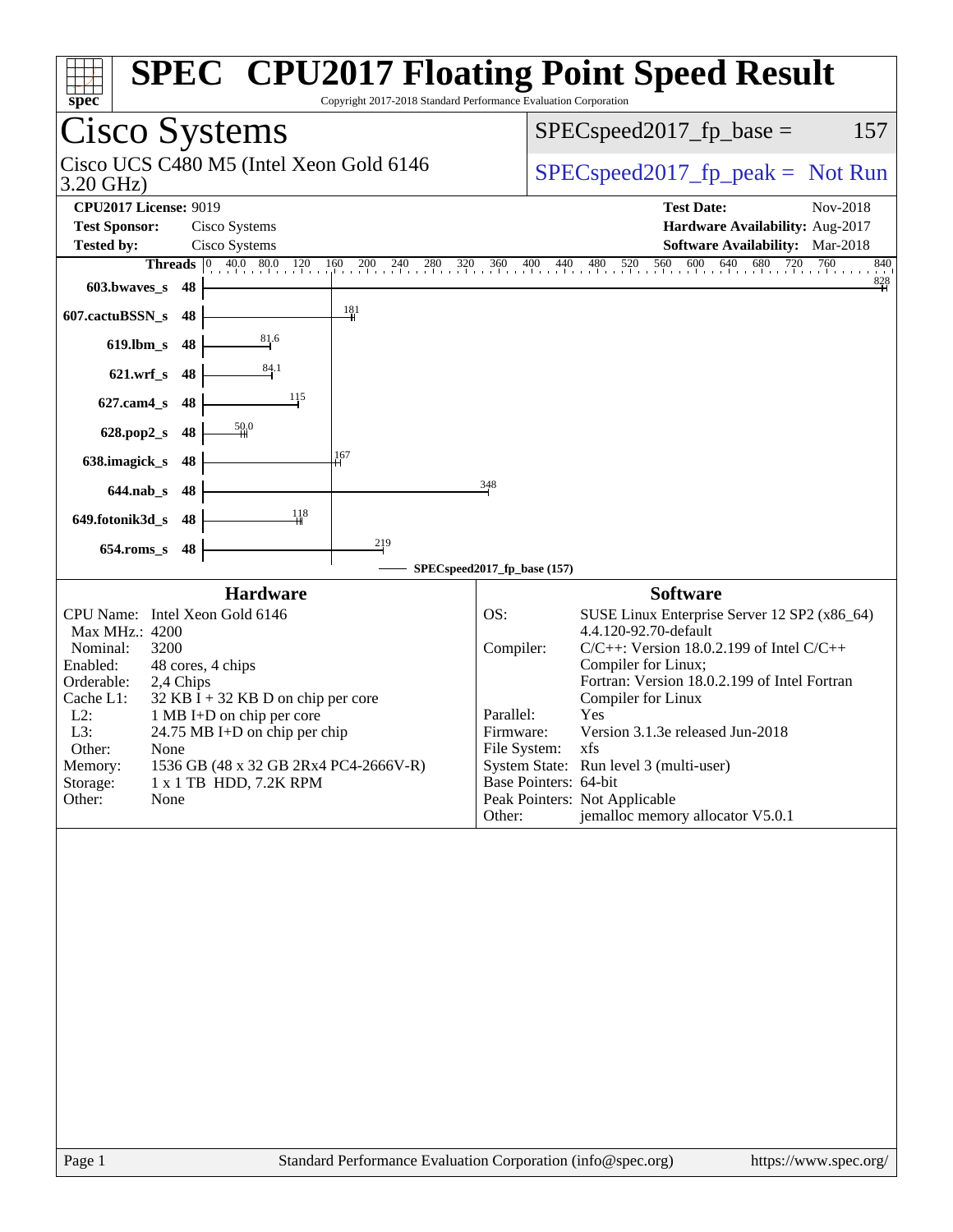

Copyright 2017-2018 Standard Performance Evaluation Corporation

### Cisco Systems

3.20 GHz) Cisco UCS C480 M5 (Intel Xeon Gold 6146  $\vert$  [SPECspeed2017\\_fp\\_peak =](http://www.spec.org/auto/cpu2017/Docs/result-fields.html#SPECspeed2017fppeak) Not Run

 $SPEC speed2017_fp\_base = 157$ 

**[CPU2017 License:](http://www.spec.org/auto/cpu2017/Docs/result-fields.html#CPU2017License)** 9019 **[Test Date:](http://www.spec.org/auto/cpu2017/Docs/result-fields.html#TestDate)** Nov-2018 **[Test Sponsor:](http://www.spec.org/auto/cpu2017/Docs/result-fields.html#TestSponsor)** Cisco Systems **[Hardware Availability:](http://www.spec.org/auto/cpu2017/Docs/result-fields.html#HardwareAvailability)** Aug-2017 **[Tested by:](http://www.spec.org/auto/cpu2017/Docs/result-fields.html#Testedby)** Cisco Systems **[Software Availability:](http://www.spec.org/auto/cpu2017/Docs/result-fields.html#SoftwareAvailability)** Mar-2018

#### **[Results Table](http://www.spec.org/auto/cpu2017/Docs/result-fields.html#ResultsTable)**

|                                   | <b>Base</b>    |                |                |                | <b>Peak</b> |                |       |                |                |              |                |              |                |              |
|-----------------------------------|----------------|----------------|----------------|----------------|-------------|----------------|-------|----------------|----------------|--------------|----------------|--------------|----------------|--------------|
| <b>Benchmark</b>                  | <b>Threads</b> | <b>Seconds</b> | Ratio          | <b>Seconds</b> | Ratio       | <b>Seconds</b> | Ratio | <b>Threads</b> | <b>Seconds</b> | <b>Ratio</b> | <b>Seconds</b> | <b>Ratio</b> | <b>Seconds</b> | <b>Ratio</b> |
| 603.bwayes s                      | 48             | 71.4           | 826            | 70.8           | 833         | 71.3           | 828   |                |                |              |                |              |                |              |
| 607.cactuBSSN s                   | 48             | 92.4           | 180            | 92.1           | <u>181</u>  | 90.3           | 185   |                |                |              |                |              |                |              |
| $619.$ lbm s                      | 48             | 64.5           | 81.2           | 64.2           | 81.6        | 63.9           | 81.9  |                |                |              |                |              |                |              |
| $621.wrf$ s                       | 48             | 157            | 84.2           | 157            | 84.1        | 159            | 83.4  |                |                |              |                |              |                |              |
| $627$ .cam $4$ <sub>s</sub>       | 48             | 76.3           | 116            | 77.1           | 115         | 77.1           | 115   |                |                |              |                |              |                |              |
| $628.pop2_s$                      | 48             | 237            | 50.0           | 256            | 46.4        | 223            | 53.3  |                |                |              |                |              |                |              |
| 638.imagick_s                     | 48             | 86.4           | 167            | 89.7           | 161         | 86.2           | 167   |                |                |              |                |              |                |              |
| $644$ .nab s                      | 48             | 50.3           | 348            | 50.2           | 348         | 50.3           | 348   |                |                |              |                |              |                |              |
| 649.fotonik3d s                   | 48             | 79.6           | 115            | <u>77.1</u>    | <u>118</u>  | 76.0           | 120   |                |                |              |                |              |                |              |
| $654$ .roms s                     | 48             | 71.8           | 219            | 71.8           | 219         | 71.9           | 219   |                |                |              |                |              |                |              |
| $SPEC speed2017$ fp base =<br>157 |                |                |                |                |             |                |       |                |                |              |                |              |                |              |
| $SPECspeed2017_fp\_peak =$        |                |                | <b>Not Run</b> |                |             |                |       |                |                |              |                |              |                |              |

Results appear in the [order in which they were run.](http://www.spec.org/auto/cpu2017/Docs/result-fields.html#RunOrder) Bold underlined text [indicates a median measurement](http://www.spec.org/auto/cpu2017/Docs/result-fields.html#Median).

#### **[Operating System Notes](http://www.spec.org/auto/cpu2017/Docs/result-fields.html#OperatingSystemNotes)**

Stack size set to unlimited using "ulimit -s unlimited"

#### **[General Notes](http://www.spec.org/auto/cpu2017/Docs/result-fields.html#GeneralNotes)**

Environment variables set by runcpu before the start of the run: KMP\_AFFINITY = "granularity=fine,compact" LD\_LIBRARY\_PATH = "/home/cpu2017/lib/ia32:/home/cpu2017/lib/intel64" OMP\_STACKSIZE = "192M"

 Binaries compiled on a system with 1x Intel Core i7-6700K CPU + 32GB RAM memory using Redhat Enterprise Linux 7.5 Transparent Huge Pages enabled by default Prior to runcpu invocation Filesystem page cache synced and cleared with: sync; echo 3> /proc/sys/vm/drop\_caches Yes: The test sponsor attests, as of date of publication, that CVE-2017-5754 (Meltdown) is mitigated in the system as tested and documented. Yes: The test sponsor attests, as of date of publication, that CVE-2017-5753 (Spectre variant 1) is mitigated in the system as tested and documented. Yes: The test sponsor attests, as of date of publication, that CVE-2017-5715 (Spectre variant 2) is mitigated in the system as tested and documented.

jemalloc: configured and built at default for 32bit (i686) and 64bit (x86\_64) targets; jemalloc: built with the RedHat Enterprise 7.4, and the system compiler gcc 4.8.5; jemalloc: sources available from jemalloc.net or

**(Continued on next page)**

| Page 2 | Standard Performance Evaluation Corporation (info@spec.org) | https://www.spec.org/ |
|--------|-------------------------------------------------------------|-----------------------|
|--------|-------------------------------------------------------------|-----------------------|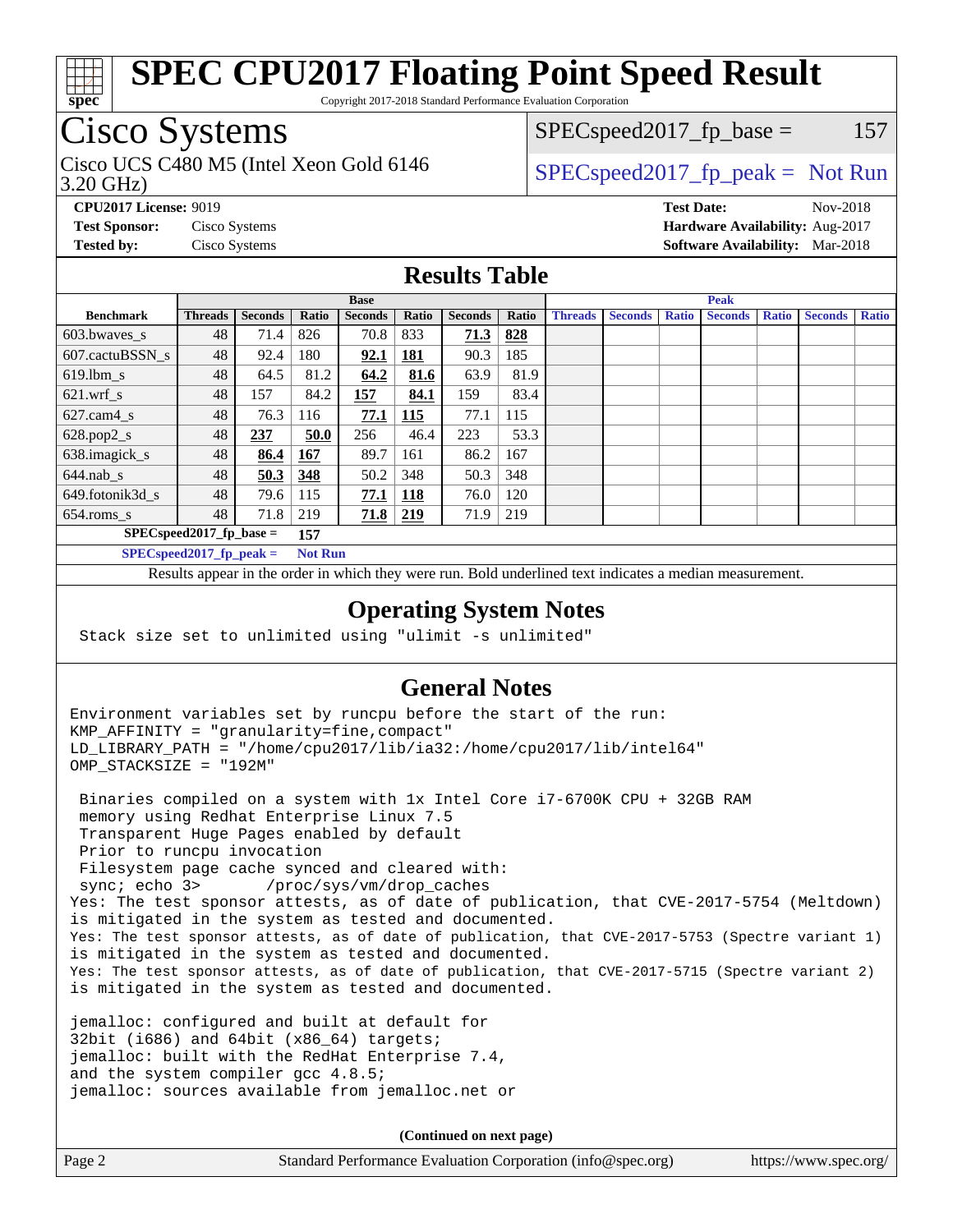

Copyright 2017-2018 Standard Performance Evaluation Corporation

### Cisco Systems

3.20 GHz) Cisco UCS C480 M5 (Intel Xeon Gold 6146  $\big|$  [SPECspeed2017\\_fp\\_peak =](http://www.spec.org/auto/cpu2017/Docs/result-fields.html#SPECspeed2017fppeak) Not Run

 $SPECspeed2017_fp\_base = 157$ 

**[CPU2017 License:](http://www.spec.org/auto/cpu2017/Docs/result-fields.html#CPU2017License)** 9019 **[Test Date:](http://www.spec.org/auto/cpu2017/Docs/result-fields.html#TestDate)** Nov-2018 **[Test Sponsor:](http://www.spec.org/auto/cpu2017/Docs/result-fields.html#TestSponsor)** Cisco Systems **[Hardware Availability:](http://www.spec.org/auto/cpu2017/Docs/result-fields.html#HardwareAvailability)** Aug-2017 **[Tested by:](http://www.spec.org/auto/cpu2017/Docs/result-fields.html#Testedby)** Cisco Systems **[Software Availability:](http://www.spec.org/auto/cpu2017/Docs/result-fields.html#SoftwareAvailability)** Mar-2018

#### **[General Notes \(Continued\)](http://www.spec.org/auto/cpu2017/Docs/result-fields.html#GeneralNotes)**

<https://github.com/jemalloc/jemalloc/releases>

### **[Platform Notes](http://www.spec.org/auto/cpu2017/Docs/result-fields.html#PlatformNotes)**

| Page 3                                          | Standard Performance Evaluation Corporation (info@spec.org)<br>https://www.spec.org/               |
|-------------------------------------------------|----------------------------------------------------------------------------------------------------|
|                                                 | (Continued on next page)                                                                           |
|                                                 |                                                                                                    |
| Stepping:                                       | 4                                                                                                  |
| Model name:                                     | $Intel(R)$ Xeon $(R)$ Gold 6146 CPU @ 3.20GHz                                                      |
| Model:                                          | 85                                                                                                 |
| CPU family:                                     | GenuineIntel<br>6                                                                                  |
| NUMA $node(s):$<br>Vendor ID:                   | 4                                                                                                  |
| Socket(s):                                      | 4                                                                                                  |
| $Core(s)$ per socket:                           | 12                                                                                                 |
| Thread(s) per core:                             | $\mathbf{1}$                                                                                       |
| On-line $CPU(s)$ list:                          | $0 - 47$                                                                                           |
| CPU(s):                                         | 48                                                                                                 |
| Byte Order:                                     | Little Endian                                                                                      |
| $CPU$ op-mode(s):                               | $32$ -bit, $64$ -bit                                                                               |
| Architecture:                                   | x86_64                                                                                             |
| From 1scpu:                                     |                                                                                                    |
|                                                 | physical 3: cores 0 1 2 3 4 9 10 16 18 19 25 26                                                    |
|                                                 | physical 1: cores 0 1 2 3 4 9 10 16 18 19 25 26<br>physical 2: cores 0 1 2 3 4 9 10 16 18 19 25 26 |
|                                                 | physical 0: cores 0 1 2 3 4 9 10 16 18 19 25 26                                                    |
| siblings : 12                                   |                                                                                                    |
| cpu cores $: 12$                                |                                                                                                    |
|                                                 | excerpts from /proc/cpuinfo might not be reliable. Use with caution.)                              |
|                                                 | cores, siblings (Caution: counting these is hw and system dependent. The following                 |
| 48 "processors"                                 |                                                                                                    |
| "physical id"s (chips)<br>4                     | model name : Intel(R) Xeon(R) Gold 6146 CPU @ 3.20GHz                                              |
| From /proc/cpuinfo                              |                                                                                                    |
|                                                 |                                                                                                    |
|                                                 | https://www.spec.org/cpu2017/Docs/config.html#sysinfo                                              |
| For more information on this section, see       |                                                                                                    |
|                                                 | SUT (System Under Test) info as seen by some common utilities.                                     |
|                                                 |                                                                                                    |
| running on linux-9r4j Fri Nov 30 00:39:26 2018  |                                                                                                    |
| Sysinfo program /home/cpu2017/bin/sysinfo       | Rev: r5797 of 2017-06-14 96c45e4568ad54c135fd618bcc091c0f                                          |
| Patrol Scrub set to Disabled                    |                                                                                                    |
| SNC set to Disabled                             |                                                                                                    |
| Power Performance Tuning set to OS Controls     |                                                                                                    |
| CPU performance set to Enterprise               |                                                                                                    |
| Intel HyperThreading Technology set to Disabled |                                                                                                    |
| BIOS Settings:                                  |                                                                                                    |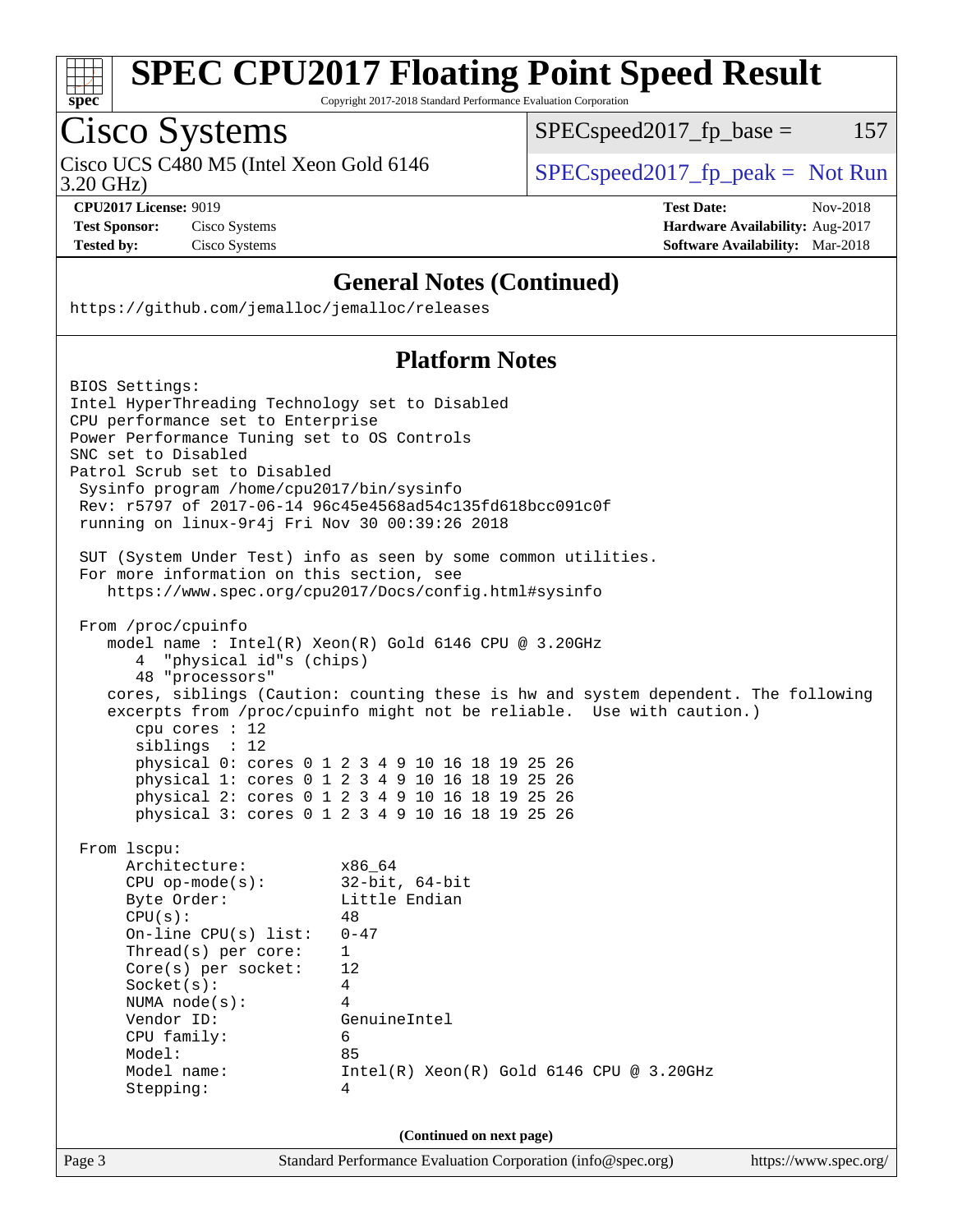

Copyright 2017-2018 Standard Performance Evaluation Corporation

# Cisco Systems

3.20 GHz) Cisco UCS C480 M5 (Intel Xeon Gold 6146  $\vert$  [SPECspeed2017\\_fp\\_peak =](http://www.spec.org/auto/cpu2017/Docs/result-fields.html#SPECspeed2017fppeak) Not Run

 $SPEC speed2017_fp\_base = 157$ 

**[CPU2017 License:](http://www.spec.org/auto/cpu2017/Docs/result-fields.html#CPU2017License)** 9019 **[Test Date:](http://www.spec.org/auto/cpu2017/Docs/result-fields.html#TestDate)** Nov-2018

**[Test Sponsor:](http://www.spec.org/auto/cpu2017/Docs/result-fields.html#TestSponsor)** Cisco Systems **[Hardware Availability:](http://www.spec.org/auto/cpu2017/Docs/result-fields.html#HardwareAvailability)** Aug-2017 **[Tested by:](http://www.spec.org/auto/cpu2017/Docs/result-fields.html#Testedby)** Cisco Systems **[Software Availability:](http://www.spec.org/auto/cpu2017/Docs/result-fields.html#SoftwareAvailability)** Mar-2018

#### **[Platform Notes \(Continued\)](http://www.spec.org/auto/cpu2017/Docs/result-fields.html#PlatformNotes)**

| 4200.0000<br>$CPU$ $max$ $MHz$ :<br>CPU min MHz:<br>1200.0000<br>BogoMIPS:<br>6393.11<br>Virtualization:<br>$VT - x$<br>32K<br>$L1d$ cache:<br>Lli cache:<br>32K<br>1024K<br>$L2$ cache:<br>$L3$ cache:<br>25344K<br>$0 - 11$<br>NUMA $node0$ $CPU(s):$<br>NUMA nodel CPU(s):<br>$12 - 23$<br>NUMA $node2$ $CPU(s):$<br>$24 - 35$<br>NUMA $node3$ $CPU(s):$<br>$36 - 47$<br>Flaqs:<br>pat pse36 clflush dts acpi mmx fxsr sse sse2 ss ht tm pbe syscall nx pdpe1gb rdtscp<br>Im constant_tsc art arch_perfmon pebs bts rep_good nopl xtopology nonstop_tsc<br>aperfmperf eagerfpu pni pclmulqdq dtes64 monitor ds_cpl vmx smx est tm2 ssse3 sdbg<br>fma cx16 xtpr pdcm pcid dca sse4_1 sse4_2 x2apic movbe popcnt tsc_deadline_timer aes<br>xsave avx f16c rdrand lahf_lm abm 3dnowprefetch ida arat epb invpcid_single pln pts<br>dtherm hwp hwp_act_window hwp_epp hwp_pkg_req intel_pt rsb_ctxsw spec_ctrl stibp<br>retpoline kaiser tpr_shadow vnmi flexpriority ept vpid fsgsbase tsc_adjust bmil hle<br>avx2 smep bmi2 erms invpcid rtm cqm mpx avx512f avx512dq rdseed adx smap clflushopt<br>clwb avx512cd avx512bw avx512vl xsaveopt xsavec xgetbvl cqm llc cqm occup llc<br>/proc/cpuinfo cache data | CPU MHz: | 2574.624                                                      |
|----------------------------------------------------------------------------------------------------------------------------------------------------------------------------------------------------------------------------------------------------------------------------------------------------------------------------------------------------------------------------------------------------------------------------------------------------------------------------------------------------------------------------------------------------------------------------------------------------------------------------------------------------------------------------------------------------------------------------------------------------------------------------------------------------------------------------------------------------------------------------------------------------------------------------------------------------------------------------------------------------------------------------------------------------------------------------------------------------------------------------------------------------------------------------------------------------------------|----------|---------------------------------------------------------------|
|                                                                                                                                                                                                                                                                                                                                                                                                                                                                                                                                                                                                                                                                                                                                                                                                                                                                                                                                                                                                                                                                                                                                                                                                                |          |                                                               |
|                                                                                                                                                                                                                                                                                                                                                                                                                                                                                                                                                                                                                                                                                                                                                                                                                                                                                                                                                                                                                                                                                                                                                                                                                |          |                                                               |
|                                                                                                                                                                                                                                                                                                                                                                                                                                                                                                                                                                                                                                                                                                                                                                                                                                                                                                                                                                                                                                                                                                                                                                                                                |          |                                                               |
|                                                                                                                                                                                                                                                                                                                                                                                                                                                                                                                                                                                                                                                                                                                                                                                                                                                                                                                                                                                                                                                                                                                                                                                                                |          |                                                               |
|                                                                                                                                                                                                                                                                                                                                                                                                                                                                                                                                                                                                                                                                                                                                                                                                                                                                                                                                                                                                                                                                                                                                                                                                                |          |                                                               |
|                                                                                                                                                                                                                                                                                                                                                                                                                                                                                                                                                                                                                                                                                                                                                                                                                                                                                                                                                                                                                                                                                                                                                                                                                |          |                                                               |
|                                                                                                                                                                                                                                                                                                                                                                                                                                                                                                                                                                                                                                                                                                                                                                                                                                                                                                                                                                                                                                                                                                                                                                                                                |          |                                                               |
|                                                                                                                                                                                                                                                                                                                                                                                                                                                                                                                                                                                                                                                                                                                                                                                                                                                                                                                                                                                                                                                                                                                                                                                                                |          |                                                               |
|                                                                                                                                                                                                                                                                                                                                                                                                                                                                                                                                                                                                                                                                                                                                                                                                                                                                                                                                                                                                                                                                                                                                                                                                                |          |                                                               |
|                                                                                                                                                                                                                                                                                                                                                                                                                                                                                                                                                                                                                                                                                                                                                                                                                                                                                                                                                                                                                                                                                                                                                                                                                |          |                                                               |
|                                                                                                                                                                                                                                                                                                                                                                                                                                                                                                                                                                                                                                                                                                                                                                                                                                                                                                                                                                                                                                                                                                                                                                                                                |          |                                                               |
|                                                                                                                                                                                                                                                                                                                                                                                                                                                                                                                                                                                                                                                                                                                                                                                                                                                                                                                                                                                                                                                                                                                                                                                                                |          |                                                               |
|                                                                                                                                                                                                                                                                                                                                                                                                                                                                                                                                                                                                                                                                                                                                                                                                                                                                                                                                                                                                                                                                                                                                                                                                                |          | fpu vme de pse tsc msr pae mce cx8 apic sep mtrr pge mca cmov |
|                                                                                                                                                                                                                                                                                                                                                                                                                                                                                                                                                                                                                                                                                                                                                                                                                                                                                                                                                                                                                                                                                                                                                                                                                |          |                                                               |

cache size : 25344 KB

 From numactl --hardware WARNING: a numactl 'node' might or might not correspond to a physical chip. available: 4 nodes (0-3) node 0 cpus: 0 1 2 3 4 5 6 7 8 9 10 11 node 0 size: 385622 MB node 0 free: 382152 MB node 1 cpus: 12 13 14 15 16 17 18 19 20 21 22 23 node 1 size: 387057 MB node 1 free: 384664 MB node 2 cpus: 24 25 26 27 28 29 30 31 32 33 34 35 node 2 size: 387057 MB node 2 free: 380362 MB node 3 cpus: 36 37 38 39 40 41 42 43 44 45 46 47 node 3 size: 387054 MB node 3 free: 384383 MB node distances: node 0 1 2 3 0: 10 21 21 21 1: 21 10 21 21 2: 21 21 10 21 **(Continued on next page)**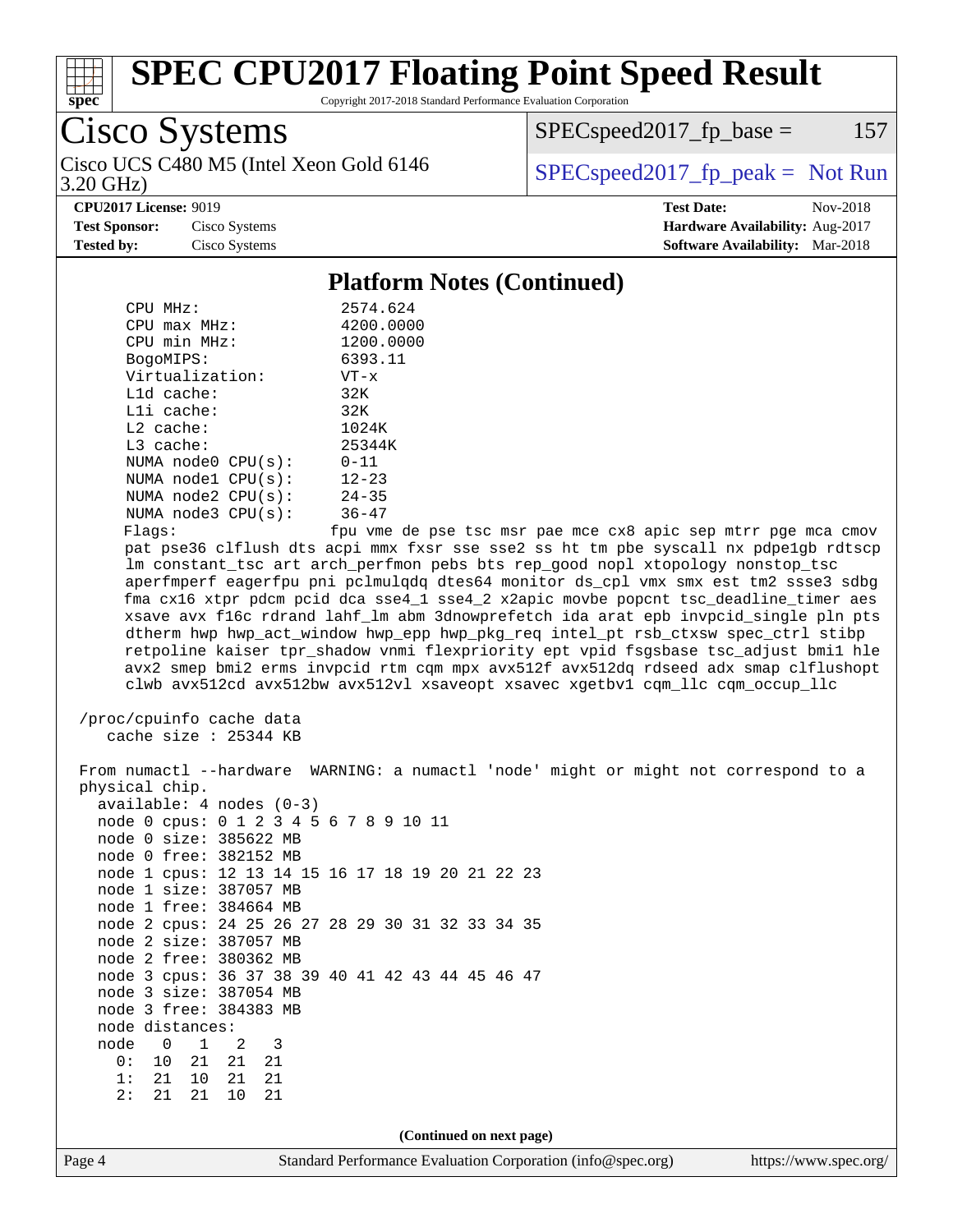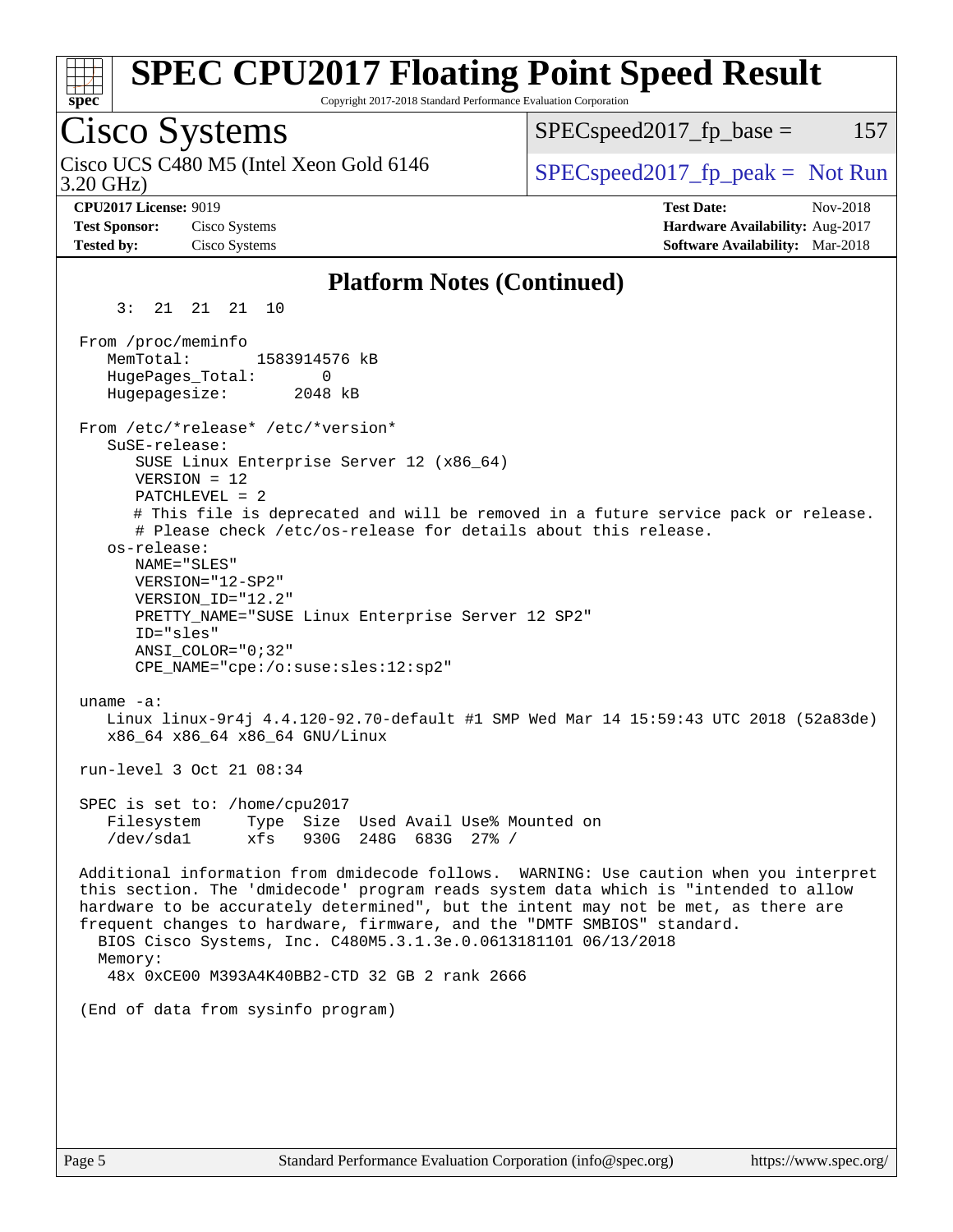

Copyright 2017-2018 Standard Performance Evaluation Corporation

# Cisco Systems

3.20 GHz) Cisco UCS C480 M5 (Intel Xeon Gold 6146  $\big|$  [SPECspeed2017\\_fp\\_peak =](http://www.spec.org/auto/cpu2017/Docs/result-fields.html#SPECspeed2017fppeak) Not Run

 $SPEC speed2017_fp\_base = 157$ 

**[CPU2017 License:](http://www.spec.org/auto/cpu2017/Docs/result-fields.html#CPU2017License)** 9019 **[Test Date:](http://www.spec.org/auto/cpu2017/Docs/result-fields.html#TestDate)** Nov-2018 **[Test Sponsor:](http://www.spec.org/auto/cpu2017/Docs/result-fields.html#TestSponsor)** Cisco Systems **[Hardware Availability:](http://www.spec.org/auto/cpu2017/Docs/result-fields.html#HardwareAvailability)** Aug-2017 **[Tested by:](http://www.spec.org/auto/cpu2017/Docs/result-fields.html#Testedby)** Cisco Systems **[Software Availability:](http://www.spec.org/auto/cpu2017/Docs/result-fields.html#SoftwareAvailability)** Mar-2018

### **[Compiler Version Notes](http://www.spec.org/auto/cpu2017/Docs/result-fields.html#CompilerVersionNotes)**

| $619.1$ bm_s(base) $638.imagick_s(base)$ $644.nab_s(base)$<br>CC.                                                                                                                                |  |  |
|--------------------------------------------------------------------------------------------------------------------------------------------------------------------------------------------------|--|--|
| icc (ICC) 18.0.2 20180210<br>Copyright (C) 1985-2018 Intel Corporation. All rights reserved.                                                                                                     |  |  |
| FC 607.cactuBSSN s(base)                                                                                                                                                                         |  |  |
| icpc (ICC) 18.0.2 20180210<br>Copyright (C) 1985-2018 Intel Corporation. All rights reserved.<br>icc (ICC) 18.0.2 20180210                                                                       |  |  |
| Copyright (C) 1985-2018 Intel Corporation. All rights reserved.<br>ifort (IFORT) 18.0.2 20180210<br>Copyright (C) 1985-2018 Intel Corporation. All rights reserved.                              |  |  |
|                                                                                                                                                                                                  |  |  |
| FC $603.bwaves$ s(base) $649.fotonik3d$ s(base) $654.roms$ s(base)<br>ifort (IFORT) 18.0.2 20180210                                                                                              |  |  |
| Copyright (C) 1985-2018 Intel Corporation. All rights reserved.                                                                                                                                  |  |  |
| CC 621.wrf_s(base) 627.cam4_s(base) 628.pop2_s(base)                                                                                                                                             |  |  |
| ifort (IFORT) 18.0.2 20180210<br>Copyright (C) 1985-2018 Intel Corporation. All rights reserved.<br>icc (ICC) 18.0.2 20180210<br>Copyright (C) 1985-2018 Intel Corporation. All rights reserved. |  |  |
|                                                                                                                                                                                                  |  |  |

### **[Base Compiler Invocation](http://www.spec.org/auto/cpu2017/Docs/result-fields.html#BaseCompilerInvocation)**

[C benchmarks](http://www.spec.org/auto/cpu2017/Docs/result-fields.html#Cbenchmarks): [icc -m64 -std=c11](http://www.spec.org/cpu2017/results/res2018q4/cpu2017-20181211-10303.flags.html#user_CCbase_intel_icc_64bit_c11_33ee0cdaae7deeeab2a9725423ba97205ce30f63b9926c2519791662299b76a0318f32ddfffdc46587804de3178b4f9328c46fa7c2b0cd779d7a61945c91cd35)

[Fortran benchmarks](http://www.spec.org/auto/cpu2017/Docs/result-fields.html#Fortranbenchmarks): [ifort -m64](http://www.spec.org/cpu2017/results/res2018q4/cpu2017-20181211-10303.flags.html#user_FCbase_intel_ifort_64bit_24f2bb282fbaeffd6157abe4f878425411749daecae9a33200eee2bee2fe76f3b89351d69a8130dd5949958ce389cf37ff59a95e7a40d588e8d3a57e0c3fd751)

[Benchmarks using both Fortran and C](http://www.spec.org/auto/cpu2017/Docs/result-fields.html#BenchmarksusingbothFortranandC): [ifort -m64](http://www.spec.org/cpu2017/results/res2018q4/cpu2017-20181211-10303.flags.html#user_CC_FCbase_intel_ifort_64bit_24f2bb282fbaeffd6157abe4f878425411749daecae9a33200eee2bee2fe76f3b89351d69a8130dd5949958ce389cf37ff59a95e7a40d588e8d3a57e0c3fd751) [icc -m64 -std=c11](http://www.spec.org/cpu2017/results/res2018q4/cpu2017-20181211-10303.flags.html#user_CC_FCbase_intel_icc_64bit_c11_33ee0cdaae7deeeab2a9725423ba97205ce30f63b9926c2519791662299b76a0318f32ddfffdc46587804de3178b4f9328c46fa7c2b0cd779d7a61945c91cd35)

**(Continued on next page)**

Page 6 Standard Performance Evaluation Corporation [\(info@spec.org\)](mailto:info@spec.org) <https://www.spec.org/>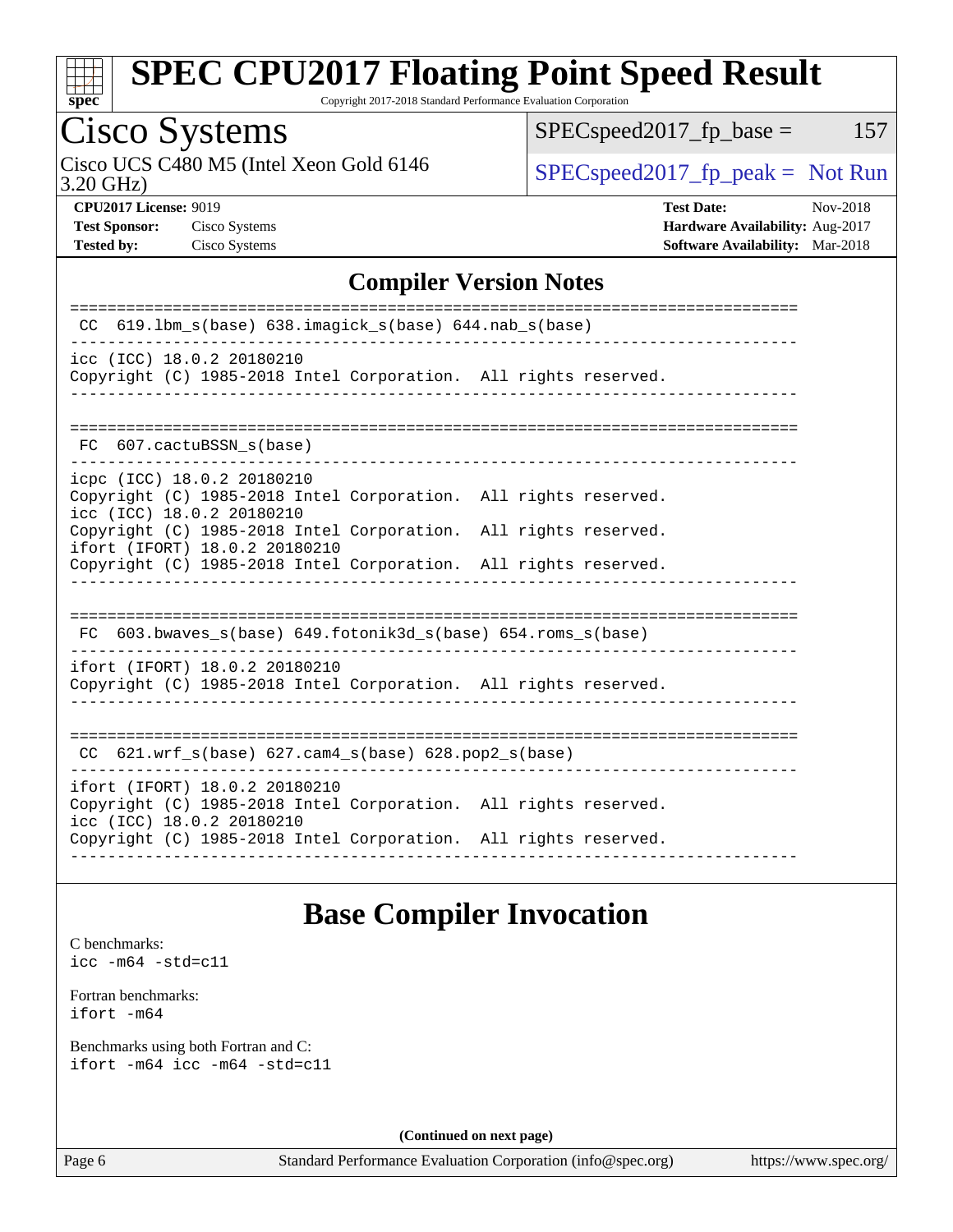

Copyright 2017-2018 Standard Performance Evaluation Corporation

### Cisco Systems

Cisco UCS C480 M5 (Intel Xeon Gold 6146  $\vert$  [SPECspeed2017\\_fp\\_peak =](http://www.spec.org/auto/cpu2017/Docs/result-fields.html#SPECspeed2017fppeak) Not Run

 $SPEC speed2017_fp\_base = 157$ 

3.20 GHz)

**[Test Sponsor:](http://www.spec.org/auto/cpu2017/Docs/result-fields.html#TestSponsor)** Cisco Systems **[Hardware Availability:](http://www.spec.org/auto/cpu2017/Docs/result-fields.html#HardwareAvailability)** Aug-2017 **[Tested by:](http://www.spec.org/auto/cpu2017/Docs/result-fields.html#Testedby)** Cisco Systems **[Software Availability:](http://www.spec.org/auto/cpu2017/Docs/result-fields.html#SoftwareAvailability)** Mar-2018

**[CPU2017 License:](http://www.spec.org/auto/cpu2017/Docs/result-fields.html#CPU2017License)** 9019 **[Test Date:](http://www.spec.org/auto/cpu2017/Docs/result-fields.html#TestDate)** Nov-2018

### **[Base Compiler Invocation \(Continued\)](http://www.spec.org/auto/cpu2017/Docs/result-fields.html#BaseCompilerInvocation)**

[Benchmarks using Fortran, C, and C++:](http://www.spec.org/auto/cpu2017/Docs/result-fields.html#BenchmarksusingFortranCandCXX)

[icpc -m64](http://www.spec.org/cpu2017/results/res2018q4/cpu2017-20181211-10303.flags.html#user_CC_CXX_FCbase_intel_icpc_64bit_4ecb2543ae3f1412ef961e0650ca070fec7b7afdcd6ed48761b84423119d1bf6bdf5cad15b44d48e7256388bc77273b966e5eb805aefd121eb22e9299b2ec9d9) [icc -m64 -std=c11](http://www.spec.org/cpu2017/results/res2018q4/cpu2017-20181211-10303.flags.html#user_CC_CXX_FCbase_intel_icc_64bit_c11_33ee0cdaae7deeeab2a9725423ba97205ce30f63b9926c2519791662299b76a0318f32ddfffdc46587804de3178b4f9328c46fa7c2b0cd779d7a61945c91cd35) [ifort -m64](http://www.spec.org/cpu2017/results/res2018q4/cpu2017-20181211-10303.flags.html#user_CC_CXX_FCbase_intel_ifort_64bit_24f2bb282fbaeffd6157abe4f878425411749daecae9a33200eee2bee2fe76f3b89351d69a8130dd5949958ce389cf37ff59a95e7a40d588e8d3a57e0c3fd751)

### **[Base Portability Flags](http://www.spec.org/auto/cpu2017/Docs/result-fields.html#BasePortabilityFlags)**

 603.bwaves\_s: [-DSPEC\\_LP64](http://www.spec.org/cpu2017/results/res2018q4/cpu2017-20181211-10303.flags.html#suite_basePORTABILITY603_bwaves_s_DSPEC_LP64) 607.cactuBSSN\_s: [-DSPEC\\_LP64](http://www.spec.org/cpu2017/results/res2018q4/cpu2017-20181211-10303.flags.html#suite_basePORTABILITY607_cactuBSSN_s_DSPEC_LP64) 619.lbm\_s: [-DSPEC\\_LP64](http://www.spec.org/cpu2017/results/res2018q4/cpu2017-20181211-10303.flags.html#suite_basePORTABILITY619_lbm_s_DSPEC_LP64) 621.wrf\_s: [-DSPEC\\_LP64](http://www.spec.org/cpu2017/results/res2018q4/cpu2017-20181211-10303.flags.html#suite_basePORTABILITY621_wrf_s_DSPEC_LP64) [-DSPEC\\_CASE\\_FLAG](http://www.spec.org/cpu2017/results/res2018q4/cpu2017-20181211-10303.flags.html#b621.wrf_s_baseCPORTABILITY_DSPEC_CASE_FLAG) [-convert big\\_endian](http://www.spec.org/cpu2017/results/res2018q4/cpu2017-20181211-10303.flags.html#user_baseFPORTABILITY621_wrf_s_convert_big_endian_c3194028bc08c63ac5d04de18c48ce6d347e4e562e8892b8bdbdc0214820426deb8554edfa529a3fb25a586e65a3d812c835984020483e7e73212c4d31a38223) 627.cam4\_s: [-DSPEC\\_LP64](http://www.spec.org/cpu2017/results/res2018q4/cpu2017-20181211-10303.flags.html#suite_basePORTABILITY627_cam4_s_DSPEC_LP64) [-DSPEC\\_CASE\\_FLAG](http://www.spec.org/cpu2017/results/res2018q4/cpu2017-20181211-10303.flags.html#b627.cam4_s_baseCPORTABILITY_DSPEC_CASE_FLAG) 628.pop2\_s: [-DSPEC\\_LP64](http://www.spec.org/cpu2017/results/res2018q4/cpu2017-20181211-10303.flags.html#suite_basePORTABILITY628_pop2_s_DSPEC_LP64) [-DSPEC\\_CASE\\_FLAG](http://www.spec.org/cpu2017/results/res2018q4/cpu2017-20181211-10303.flags.html#b628.pop2_s_baseCPORTABILITY_DSPEC_CASE_FLAG) [-convert big\\_endian](http://www.spec.org/cpu2017/results/res2018q4/cpu2017-20181211-10303.flags.html#user_baseFPORTABILITY628_pop2_s_convert_big_endian_c3194028bc08c63ac5d04de18c48ce6d347e4e562e8892b8bdbdc0214820426deb8554edfa529a3fb25a586e65a3d812c835984020483e7e73212c4d31a38223) [-assume byterecl](http://www.spec.org/cpu2017/results/res2018q4/cpu2017-20181211-10303.flags.html#user_baseFPORTABILITY628_pop2_s_assume_byterecl_7e47d18b9513cf18525430bbf0f2177aa9bf368bc7a059c09b2c06a34b53bd3447c950d3f8d6c70e3faf3a05c8557d66a5798b567902e8849adc142926523472) 638.imagick\_s: [-DSPEC\\_LP64](http://www.spec.org/cpu2017/results/res2018q4/cpu2017-20181211-10303.flags.html#suite_basePORTABILITY638_imagick_s_DSPEC_LP64) 644.nab\_s: [-DSPEC\\_LP64](http://www.spec.org/cpu2017/results/res2018q4/cpu2017-20181211-10303.flags.html#suite_basePORTABILITY644_nab_s_DSPEC_LP64) 649.fotonik3d\_s: [-DSPEC\\_LP64](http://www.spec.org/cpu2017/results/res2018q4/cpu2017-20181211-10303.flags.html#suite_basePORTABILITY649_fotonik3d_s_DSPEC_LP64) 654.roms\_s: [-DSPEC\\_LP64](http://www.spec.org/cpu2017/results/res2018q4/cpu2017-20181211-10303.flags.html#suite_basePORTABILITY654_roms_s_DSPEC_LP64)

### **[Base Optimization Flags](http://www.spec.org/auto/cpu2017/Docs/result-fields.html#BaseOptimizationFlags)**

#### [C benchmarks](http://www.spec.org/auto/cpu2017/Docs/result-fields.html#Cbenchmarks):

[-Wl,-z,muldefs](http://www.spec.org/cpu2017/results/res2018q4/cpu2017-20181211-10303.flags.html#user_CCbase_link_force_multiple1_b4cbdb97b34bdee9ceefcfe54f4c8ea74255f0b02a4b23e853cdb0e18eb4525ac79b5a88067c842dd0ee6996c24547a27a4b99331201badda8798ef8a743f577) [-xCORE-AVX512](http://www.spec.org/cpu2017/results/res2018q4/cpu2017-20181211-10303.flags.html#user_CCbase_f-xCORE-AVX512) [-ipo](http://www.spec.org/cpu2017/results/res2018q4/cpu2017-20181211-10303.flags.html#user_CCbase_f-ipo) [-O3](http://www.spec.org/cpu2017/results/res2018q4/cpu2017-20181211-10303.flags.html#user_CCbase_f-O3) [-no-prec-div](http://www.spec.org/cpu2017/results/res2018q4/cpu2017-20181211-10303.flags.html#user_CCbase_f-no-prec-div) [-qopt-prefetch](http://www.spec.org/cpu2017/results/res2018q4/cpu2017-20181211-10303.flags.html#user_CCbase_f-qopt-prefetch) [-ffinite-math-only](http://www.spec.org/cpu2017/results/res2018q4/cpu2017-20181211-10303.flags.html#user_CCbase_f_finite_math_only_cb91587bd2077682c4b38af759c288ed7c732db004271a9512da14a4f8007909a5f1427ecbf1a0fb78ff2a814402c6114ac565ca162485bbcae155b5e4258871) [-qopt-mem-layout-trans=3](http://www.spec.org/cpu2017/results/res2018q4/cpu2017-20181211-10303.flags.html#user_CCbase_f-qopt-mem-layout-trans_de80db37974c74b1f0e20d883f0b675c88c3b01e9d123adea9b28688d64333345fb62bc4a798493513fdb68f60282f9a726aa07f478b2f7113531aecce732043) [-qopenmp](http://www.spec.org/cpu2017/results/res2018q4/cpu2017-20181211-10303.flags.html#user_CCbase_qopenmp_16be0c44f24f464004c6784a7acb94aca937f053568ce72f94b139a11c7c168634a55f6653758ddd83bcf7b8463e8028bb0b48b77bcddc6b78d5d95bb1df2967) [-DSPEC\\_OPENMP](http://www.spec.org/cpu2017/results/res2018q4/cpu2017-20181211-10303.flags.html#suite_CCbase_DSPEC_OPENMP) [-L/usr/local/je5.0.1-64/lib](http://www.spec.org/cpu2017/results/res2018q4/cpu2017-20181211-10303.flags.html#user_CCbase_jemalloc_link_path64_4b10a636b7bce113509b17f3bd0d6226c5fb2346b9178c2d0232c14f04ab830f976640479e5c33dc2bcbbdad86ecfb6634cbbd4418746f06f368b512fced5394) [-ljemalloc](http://www.spec.org/cpu2017/results/res2018q4/cpu2017-20181211-10303.flags.html#user_CCbase_jemalloc_link_lib_d1249b907c500fa1c0672f44f562e3d0f79738ae9e3c4a9c376d49f265a04b9c99b167ecedbf6711b3085be911c67ff61f150a17b3472be731631ba4d0471706)

#### [Fortran benchmarks](http://www.spec.org/auto/cpu2017/Docs/result-fields.html#Fortranbenchmarks):

[-Wl,-z,muldefs](http://www.spec.org/cpu2017/results/res2018q4/cpu2017-20181211-10303.flags.html#user_FCbase_link_force_multiple1_b4cbdb97b34bdee9ceefcfe54f4c8ea74255f0b02a4b23e853cdb0e18eb4525ac79b5a88067c842dd0ee6996c24547a27a4b99331201badda8798ef8a743f577) [-DSPEC\\_OPENMP](http://www.spec.org/cpu2017/results/res2018q4/cpu2017-20181211-10303.flags.html#suite_FCbase_DSPEC_OPENMP) [-xCORE-AVX512](http://www.spec.org/cpu2017/results/res2018q4/cpu2017-20181211-10303.flags.html#user_FCbase_f-xCORE-AVX512) [-ipo](http://www.spec.org/cpu2017/results/res2018q4/cpu2017-20181211-10303.flags.html#user_FCbase_f-ipo) [-O3](http://www.spec.org/cpu2017/results/res2018q4/cpu2017-20181211-10303.flags.html#user_FCbase_f-O3) [-no-prec-div](http://www.spec.org/cpu2017/results/res2018q4/cpu2017-20181211-10303.flags.html#user_FCbase_f-no-prec-div) [-qopt-prefetch](http://www.spec.org/cpu2017/results/res2018q4/cpu2017-20181211-10303.flags.html#user_FCbase_f-qopt-prefetch) [-ffinite-math-only](http://www.spec.org/cpu2017/results/res2018q4/cpu2017-20181211-10303.flags.html#user_FCbase_f_finite_math_only_cb91587bd2077682c4b38af759c288ed7c732db004271a9512da14a4f8007909a5f1427ecbf1a0fb78ff2a814402c6114ac565ca162485bbcae155b5e4258871) [-qopt-mem-layout-trans=3](http://www.spec.org/cpu2017/results/res2018q4/cpu2017-20181211-10303.flags.html#user_FCbase_f-qopt-mem-layout-trans_de80db37974c74b1f0e20d883f0b675c88c3b01e9d123adea9b28688d64333345fb62bc4a798493513fdb68f60282f9a726aa07f478b2f7113531aecce732043) [-qopenmp](http://www.spec.org/cpu2017/results/res2018q4/cpu2017-20181211-10303.flags.html#user_FCbase_qopenmp_16be0c44f24f464004c6784a7acb94aca937f053568ce72f94b139a11c7c168634a55f6653758ddd83bcf7b8463e8028bb0b48b77bcddc6b78d5d95bb1df2967) [-nostandard-realloc-lhs](http://www.spec.org/cpu2017/results/res2018q4/cpu2017-20181211-10303.flags.html#user_FCbase_f_2003_std_realloc_82b4557e90729c0f113870c07e44d33d6f5a304b4f63d4c15d2d0f1fab99f5daaed73bdb9275d9ae411527f28b936061aa8b9c8f2d63842963b95c9dd6426b8a) [-L/usr/local/je5.0.1-64/lib](http://www.spec.org/cpu2017/results/res2018q4/cpu2017-20181211-10303.flags.html#user_FCbase_jemalloc_link_path64_4b10a636b7bce113509b17f3bd0d6226c5fb2346b9178c2d0232c14f04ab830f976640479e5c33dc2bcbbdad86ecfb6634cbbd4418746f06f368b512fced5394) [-ljemalloc](http://www.spec.org/cpu2017/results/res2018q4/cpu2017-20181211-10303.flags.html#user_FCbase_jemalloc_link_lib_d1249b907c500fa1c0672f44f562e3d0f79738ae9e3c4a9c376d49f265a04b9c99b167ecedbf6711b3085be911c67ff61f150a17b3472be731631ba4d0471706)

#### [Benchmarks using both Fortran and C](http://www.spec.org/auto/cpu2017/Docs/result-fields.html#BenchmarksusingbothFortranandC):

[-Wl,-z,muldefs](http://www.spec.org/cpu2017/results/res2018q4/cpu2017-20181211-10303.flags.html#user_CC_FCbase_link_force_multiple1_b4cbdb97b34bdee9ceefcfe54f4c8ea74255f0b02a4b23e853cdb0e18eb4525ac79b5a88067c842dd0ee6996c24547a27a4b99331201badda8798ef8a743f577) [-xCORE-AVX512](http://www.spec.org/cpu2017/results/res2018q4/cpu2017-20181211-10303.flags.html#user_CC_FCbase_f-xCORE-AVX512) [-ipo](http://www.spec.org/cpu2017/results/res2018q4/cpu2017-20181211-10303.flags.html#user_CC_FCbase_f-ipo) [-O3](http://www.spec.org/cpu2017/results/res2018q4/cpu2017-20181211-10303.flags.html#user_CC_FCbase_f-O3) [-no-prec-div](http://www.spec.org/cpu2017/results/res2018q4/cpu2017-20181211-10303.flags.html#user_CC_FCbase_f-no-prec-div) [-qopt-prefetch](http://www.spec.org/cpu2017/results/res2018q4/cpu2017-20181211-10303.flags.html#user_CC_FCbase_f-qopt-prefetch) [-ffinite-math-only](http://www.spec.org/cpu2017/results/res2018q4/cpu2017-20181211-10303.flags.html#user_CC_FCbase_f_finite_math_only_cb91587bd2077682c4b38af759c288ed7c732db004271a9512da14a4f8007909a5f1427ecbf1a0fb78ff2a814402c6114ac565ca162485bbcae155b5e4258871) [-qopt-mem-layout-trans=3](http://www.spec.org/cpu2017/results/res2018q4/cpu2017-20181211-10303.flags.html#user_CC_FCbase_f-qopt-mem-layout-trans_de80db37974c74b1f0e20d883f0b675c88c3b01e9d123adea9b28688d64333345fb62bc4a798493513fdb68f60282f9a726aa07f478b2f7113531aecce732043) [-qopenmp](http://www.spec.org/cpu2017/results/res2018q4/cpu2017-20181211-10303.flags.html#user_CC_FCbase_qopenmp_16be0c44f24f464004c6784a7acb94aca937f053568ce72f94b139a11c7c168634a55f6653758ddd83bcf7b8463e8028bb0b48b77bcddc6b78d5d95bb1df2967) [-DSPEC\\_OPENMP](http://www.spec.org/cpu2017/results/res2018q4/cpu2017-20181211-10303.flags.html#suite_CC_FCbase_DSPEC_OPENMP) [-nostandard-realloc-lhs](http://www.spec.org/cpu2017/results/res2018q4/cpu2017-20181211-10303.flags.html#user_CC_FCbase_f_2003_std_realloc_82b4557e90729c0f113870c07e44d33d6f5a304b4f63d4c15d2d0f1fab99f5daaed73bdb9275d9ae411527f28b936061aa8b9c8f2d63842963b95c9dd6426b8a) [-L/usr/local/je5.0.1-64/lib](http://www.spec.org/cpu2017/results/res2018q4/cpu2017-20181211-10303.flags.html#user_CC_FCbase_jemalloc_link_path64_4b10a636b7bce113509b17f3bd0d6226c5fb2346b9178c2d0232c14f04ab830f976640479e5c33dc2bcbbdad86ecfb6634cbbd4418746f06f368b512fced5394) [-ljemalloc](http://www.spec.org/cpu2017/results/res2018q4/cpu2017-20181211-10303.flags.html#user_CC_FCbase_jemalloc_link_lib_d1249b907c500fa1c0672f44f562e3d0f79738ae9e3c4a9c376d49f265a04b9c99b167ecedbf6711b3085be911c67ff61f150a17b3472be731631ba4d0471706)

#### [Benchmarks using Fortran, C, and C++:](http://www.spec.org/auto/cpu2017/Docs/result-fields.html#BenchmarksusingFortranCandCXX)

[-Wl,-z,muldefs](http://www.spec.org/cpu2017/results/res2018q4/cpu2017-20181211-10303.flags.html#user_CC_CXX_FCbase_link_force_multiple1_b4cbdb97b34bdee9ceefcfe54f4c8ea74255f0b02a4b23e853cdb0e18eb4525ac79b5a88067c842dd0ee6996c24547a27a4b99331201badda8798ef8a743f577) [-xCORE-AVX512](http://www.spec.org/cpu2017/results/res2018q4/cpu2017-20181211-10303.flags.html#user_CC_CXX_FCbase_f-xCORE-AVX512) [-ipo](http://www.spec.org/cpu2017/results/res2018q4/cpu2017-20181211-10303.flags.html#user_CC_CXX_FCbase_f-ipo) [-O3](http://www.spec.org/cpu2017/results/res2018q4/cpu2017-20181211-10303.flags.html#user_CC_CXX_FCbase_f-O3) [-no-prec-div](http://www.spec.org/cpu2017/results/res2018q4/cpu2017-20181211-10303.flags.html#user_CC_CXX_FCbase_f-no-prec-div) [-qopt-prefetch](http://www.spec.org/cpu2017/results/res2018q4/cpu2017-20181211-10303.flags.html#user_CC_CXX_FCbase_f-qopt-prefetch) [-ffinite-math-only](http://www.spec.org/cpu2017/results/res2018q4/cpu2017-20181211-10303.flags.html#user_CC_CXX_FCbase_f_finite_math_only_cb91587bd2077682c4b38af759c288ed7c732db004271a9512da14a4f8007909a5f1427ecbf1a0fb78ff2a814402c6114ac565ca162485bbcae155b5e4258871) [-qopt-mem-layout-trans=3](http://www.spec.org/cpu2017/results/res2018q4/cpu2017-20181211-10303.flags.html#user_CC_CXX_FCbase_f-qopt-mem-layout-trans_de80db37974c74b1f0e20d883f0b675c88c3b01e9d123adea9b28688d64333345fb62bc4a798493513fdb68f60282f9a726aa07f478b2f7113531aecce732043) [-qopenmp](http://www.spec.org/cpu2017/results/res2018q4/cpu2017-20181211-10303.flags.html#user_CC_CXX_FCbase_qopenmp_16be0c44f24f464004c6784a7acb94aca937f053568ce72f94b139a11c7c168634a55f6653758ddd83bcf7b8463e8028bb0b48b77bcddc6b78d5d95bb1df2967) [-DSPEC\\_OPENMP](http://www.spec.org/cpu2017/results/res2018q4/cpu2017-20181211-10303.flags.html#suite_CC_CXX_FCbase_DSPEC_OPENMP) [-nostandard-realloc-lhs](http://www.spec.org/cpu2017/results/res2018q4/cpu2017-20181211-10303.flags.html#user_CC_CXX_FCbase_f_2003_std_realloc_82b4557e90729c0f113870c07e44d33d6f5a304b4f63d4c15d2d0f1fab99f5daaed73bdb9275d9ae411527f28b936061aa8b9c8f2d63842963b95c9dd6426b8a) [-L/usr/local/je5.0.1-64/lib](http://www.spec.org/cpu2017/results/res2018q4/cpu2017-20181211-10303.flags.html#user_CC_CXX_FCbase_jemalloc_link_path64_4b10a636b7bce113509b17f3bd0d6226c5fb2346b9178c2d0232c14f04ab830f976640479e5c33dc2bcbbdad86ecfb6634cbbd4418746f06f368b512fced5394) [-ljemalloc](http://www.spec.org/cpu2017/results/res2018q4/cpu2017-20181211-10303.flags.html#user_CC_CXX_FCbase_jemalloc_link_lib_d1249b907c500fa1c0672f44f562e3d0f79738ae9e3c4a9c376d49f265a04b9c99b167ecedbf6711b3085be911c67ff61f150a17b3472be731631ba4d0471706)